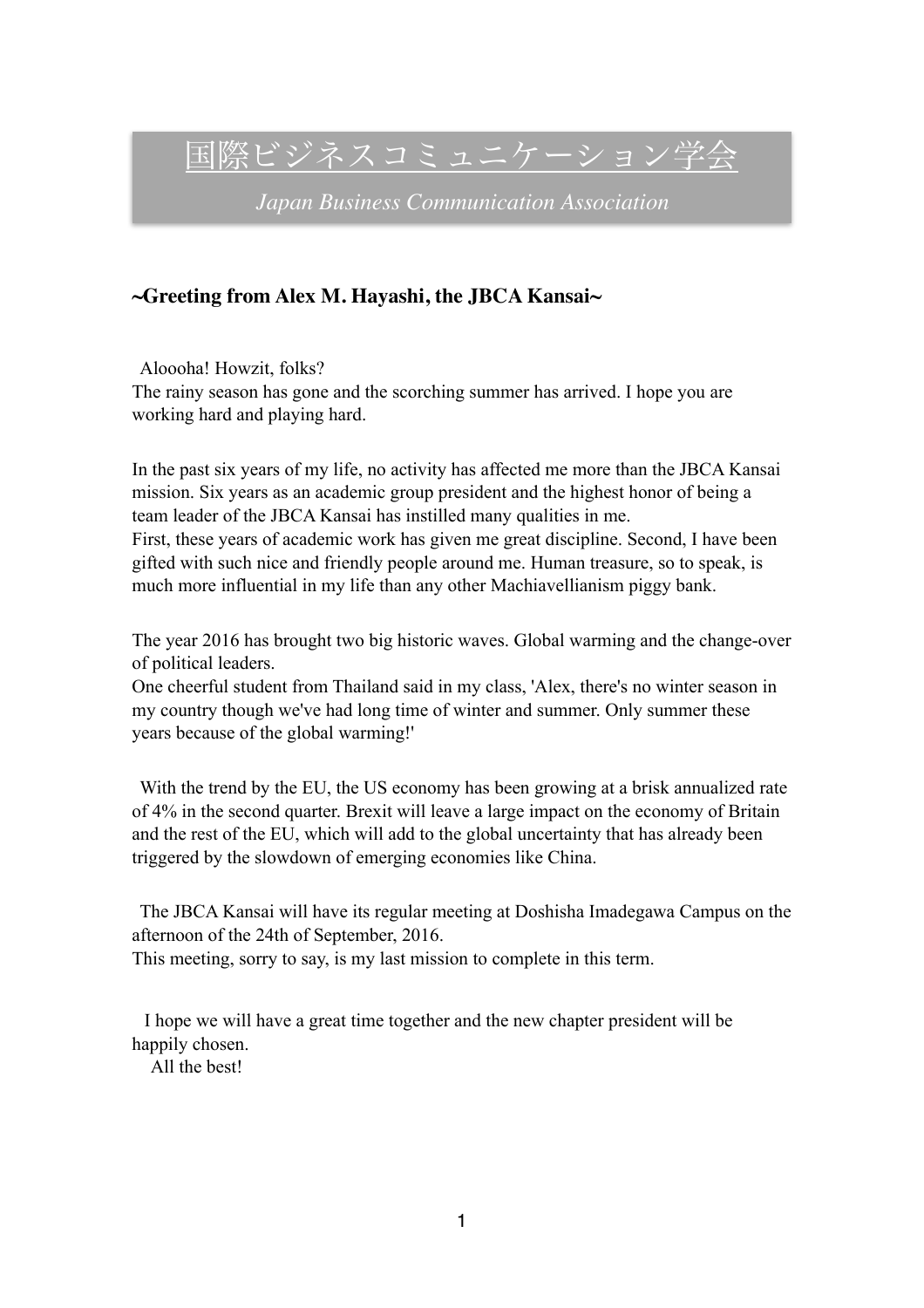国際ビジネスコミュニケーション学会

*Japan Business Communication Association*

# 関西支部

## 2016年度 第1回 支部例会 プログラム

【日時】

 $201649 \n\parallel 24 \n\parallel$  (土曜日)  $13:00 \sim 17:30$ 

### 【場所】

同志社大学今出川キャンパス

「扶桑館F307教室」

*Conference Program*

13:00 ~ 13:10 関西支部 支部長 挨拶 Alex M. Hayashi (常磐会学園大学)

13:10 ~ 14:10 基調講演

「コミュニケーションツールとしての

〔映像〕×〔インターネット〕− グローバルビジネスからの一考察」

− 平中克彦(SCL学びのソリューション: 代表)

14:20 ~ 15:30 研究発表

One Consideration on Key Factors of Communication Management

for Successful Process Innovation

− Atsuo Itsuji (ビジネス・ブレークスルー大学大学院:

MBA経営学研究科)

15:45 ~ 16:45 研究発表

ある日本の電機メーカーにおける社内英語公用語化政策の取り組み:

話し手と聞き手の役割から考える不同意のpragmatics

− 佐藤洋一(東洋大学、教育復興フォーラム)

17:00 ~ 17:30 関西支部総会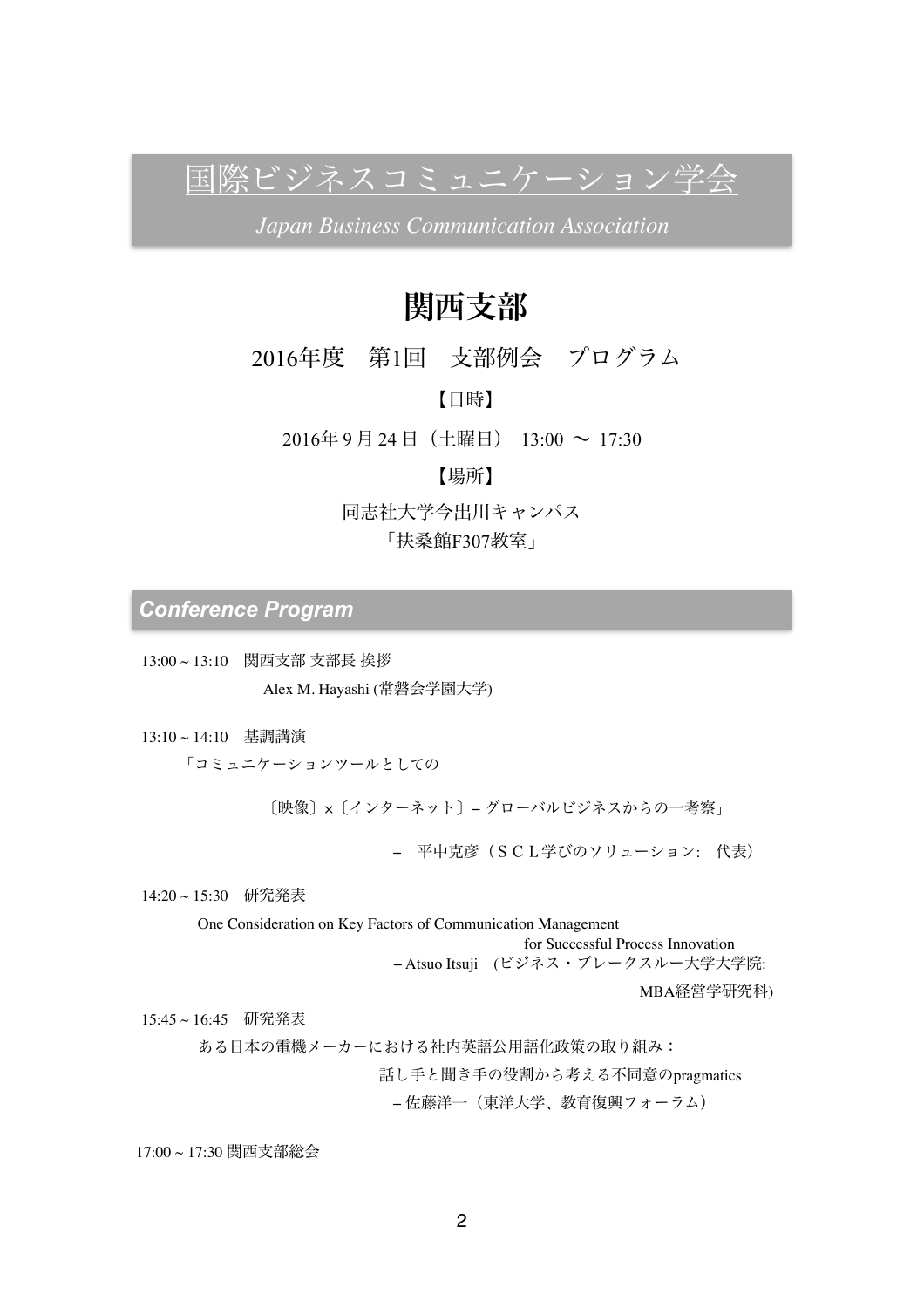*Presentation 13:10 ~ 14:10*

## コミュニケーションツールとしての

## [映像]×[インターネット]

## ビジネスコミュニケーションからの一考察

#### 平中 克彦

SCL学びのソリューション:代表

「ネットコミュニケーションサービス」を振り返りたい。語の概念は「社会的ネット ワークをインターネット上で構築するサービス」「社会におけるつながりを作り上げる サービス」である。5年前までは、確かに「ネットコミュニケーションサービス」は、 近寄りがたい高嶺の花であったが、近頃は世界中で快適な無料ツールとして多く存在する。

 しかし、これらのサービスは「限られたユーザー」による「限られた使い方」しかされ ていないのが現状である。

 今回の考察では、無料で簡単にアクセスできるコミュニケーションサービスを取り上げ、 実際のビジネス界ではどういった開発がなされているのか、また実際面インターネットを 介した最新のユニークな活用方法を紹介し考察してみたい。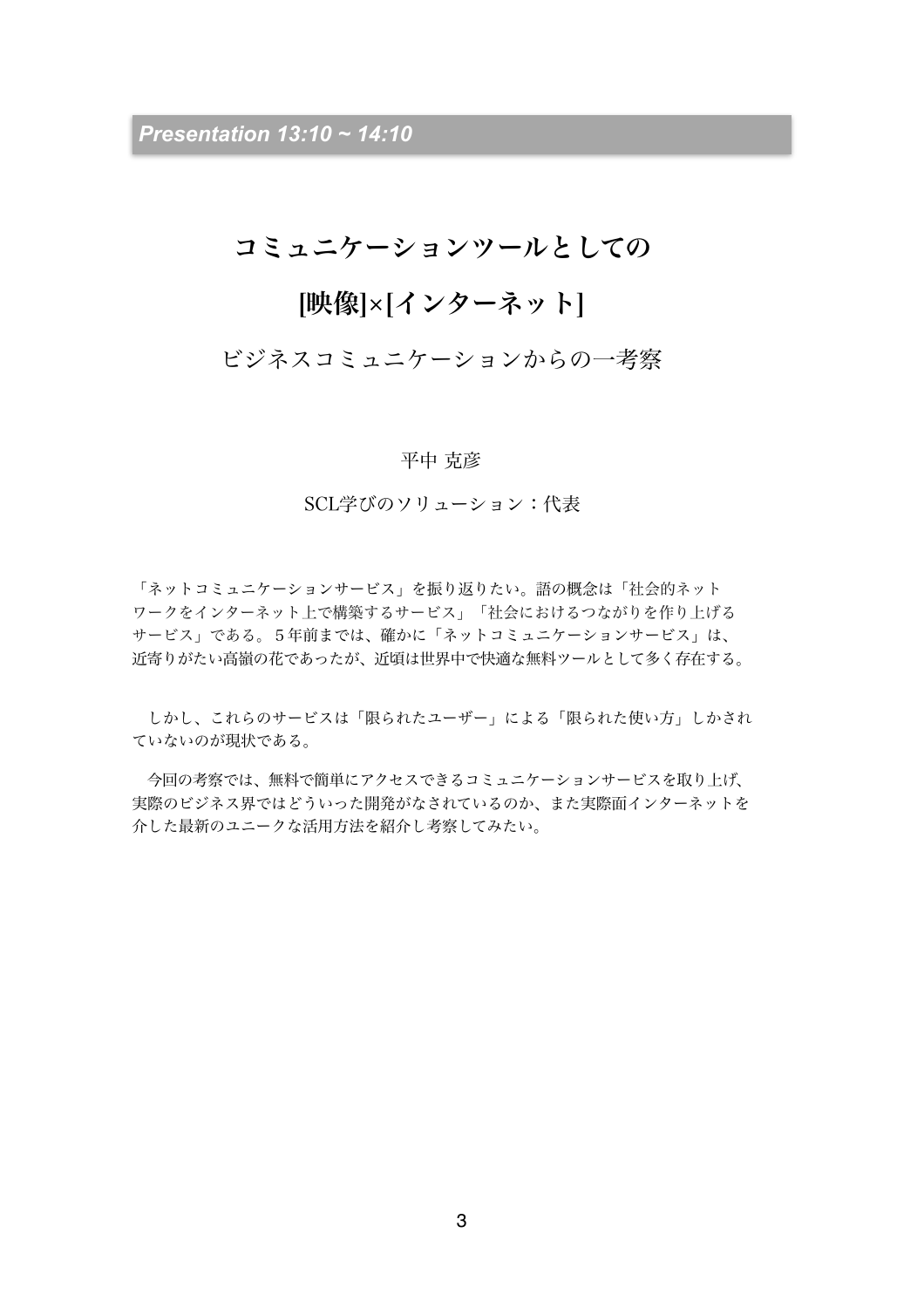## One Consideration on Key Factors of Communication Management for Successful Process Innovation

#### Atsuo Itsuji

### ビジネス・ブレークスルー大学大学院:MBA経営学研究科

 It is very often the case that corporate management expects responsive business innovation for adaptation to the changes of external environments, however they are not always sure how to promote or facilitate such innovation projects.

This presentation explores key success factors in terms of communication management in larger scale projects trying to realize business innovations.

First study tries to clarify the definition of "success of the project or innovation", then followed by the major subsets of activities which becomes drivers for innovation, and typical obstacles for achieving these subsets.

Another study leads to how to minimize the influence by these obstacles in several domains such as: Management's commitment, Project organization, Effective rules, and Arguing cost-effectiveness, etc.

However, the most complex and toughest problem may be found in the improvement of literacy of people. Final study touches the negative effects on mid-term or annual corporate strategic plans by this attitude, and concludes with possible mitigation actions by corporate management.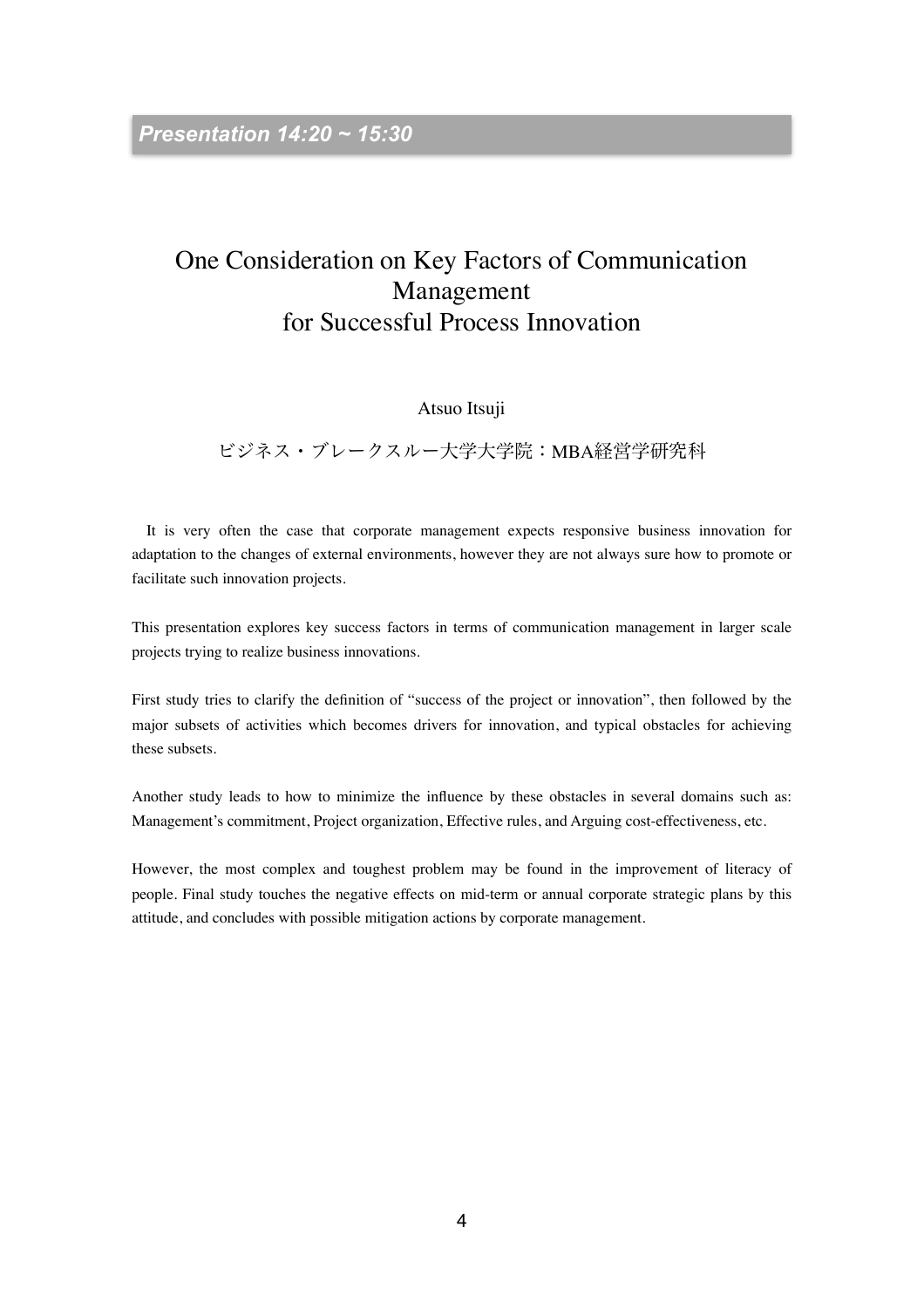## ある日本の電機メーカーにおける

## 社内英語公用語化政策の取り組み:

## 話し手と聞き手の役割から考える不同意の**pragmatics**

佐藤洋一

(東洋大学、教育復興フォーラム)

 近年、日本社会の急速なグローバル化に伴い、人材開発の一環として英語研修を導入する企 業は増加傾向にある。一方、多くの企業で行われている英語企業研修はまだ試験的運用という 性質が強いという現状も認められる。

筆者の以前の研究では、今後さらなる実用を見据えた英語研修のプランを策定・実施するため に、日本人ビジネスパーソンがビジネス現場でどのような英語を使用しているのかという課題 に焦点を当てた研究と、それに基づく教育内容開発が必要であることを指摘した。本稿では、 この指摘に基づき、日本人ビジネスパーソンが英語を媒介としたミーティングを行うディスコー スに焦点を当て、集団的意思決定を行う際、どのようなpragmaticsが観察されるのかを、特に調 和的不同意のパターンに焦点を当て、分析する。

本稿の研究対象者は、日本のある電機メーカーにおいて、グローバル化政策のリーダー的役割 を担うビジネスパーソンである。筆者はこれらの参加者と、2013年の企業内英語研修を通して 約半年間関わった。同研修の一環として行われた、ビジネスミーティングのロールプレーの様 子を参加者の了解を得た上で録画し、書き起こしたものを本研究のデータとして用いる。談話 分析を通して、これからのグローバル化の中で求められうる企業内英語研修プログラムのあり 方を考察する。